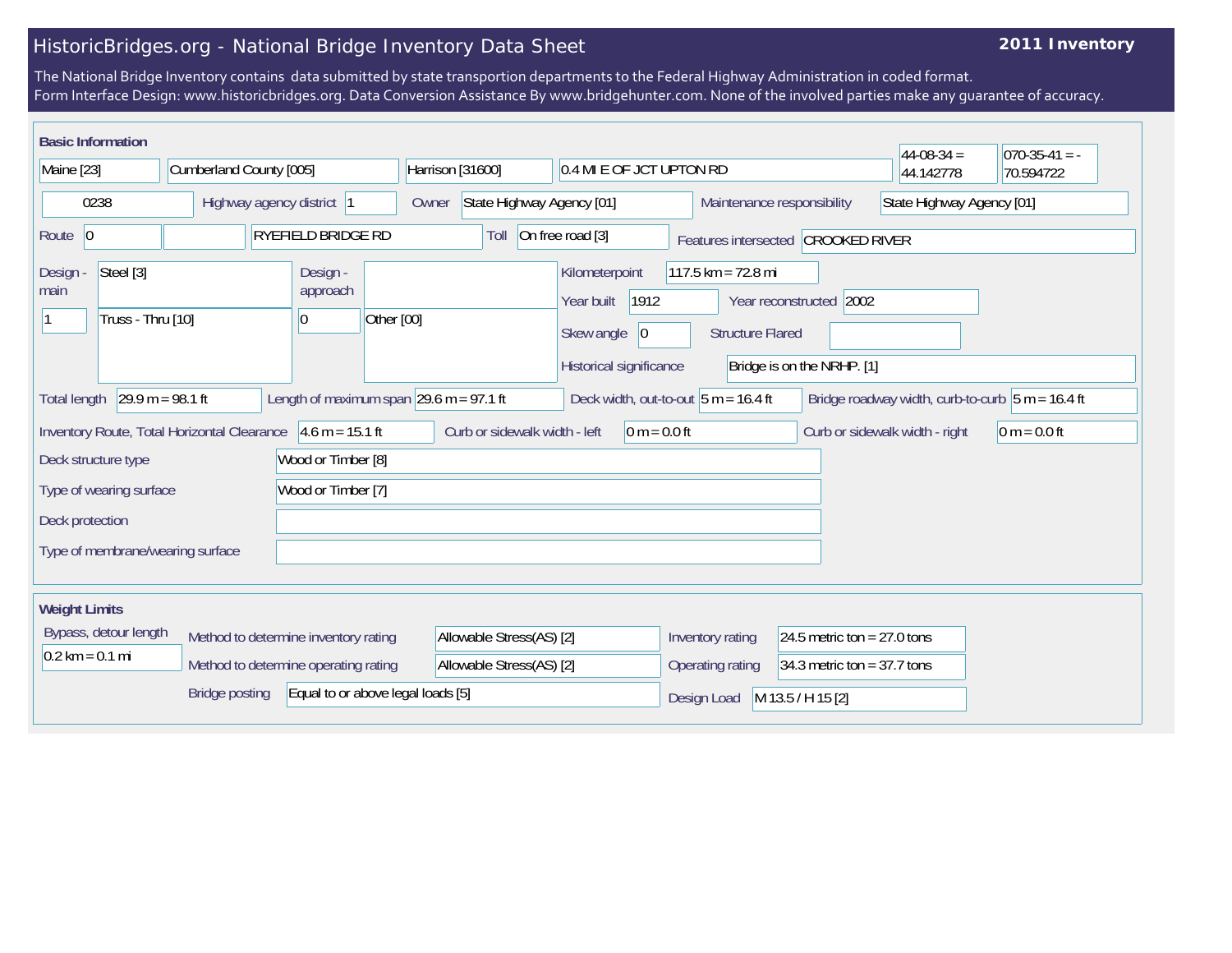| <b>Functional Details</b>                                                                                                                                |                                                                                         |  |  |  |  |  |  |  |
|----------------------------------------------------------------------------------------------------------------------------------------------------------|-----------------------------------------------------------------------------------------|--|--|--|--|--|--|--|
| 100<br>Average daily truck traffi 5<br>Average Daily Traffic                                                                                             | Year 2010<br>150<br>2030<br>Future average daily traffic<br>%<br>Year                   |  |  |  |  |  |  |  |
| Road classification<br>Local (Rural) [09]                                                                                                                | $4.3 m = 14.1 ft$<br>Approach roadway width<br>Lanes on structure  1                    |  |  |  |  |  |  |  |
| Type of service on bridge Highway [1]                                                                                                                    | Direction of traffic One lane bridge for 2 - way traffic [3]<br>Bridge median           |  |  |  |  |  |  |  |
| No parallel structure exists. [N]<br>Parallel structure designation                                                                                      |                                                                                         |  |  |  |  |  |  |  |
| Waterway [5]<br>Type of service under bridge                                                                                                             | 0 <br>Navigation control<br>Lanes under structure                                       |  |  |  |  |  |  |  |
| Navigation horizontal clearance $ 0 = N/A $<br>Navigation vertical clearanc<br>$0 = N/A$                                                                 |                                                                                         |  |  |  |  |  |  |  |
| Minimum navigation vertical clearance, vertical lift bridge $\vert$ 0 m = 0.0 ft<br>Minimum vertical clearance over bridge roadway<br>$3.56$ m = 11.7 ft |                                                                                         |  |  |  |  |  |  |  |
| Minimum lateral underclearance reference feature Feature not a highway or railroad [N]                                                                   |                                                                                         |  |  |  |  |  |  |  |
| Minimum lateral underclearance on right 99.9 = Unlimited                                                                                                 | Minimum lateral underclearance on left 99.9 = Unlimited                                 |  |  |  |  |  |  |  |
| Minimum Vertical Underclearance $ 0 = N/A$                                                                                                               | Minimum vertical underclearance reference feature Feature not a highway or railroad [N] |  |  |  |  |  |  |  |
| Appraisal ratings - underclearances N/A [N]                                                                                                              |                                                                                         |  |  |  |  |  |  |  |
|                                                                                                                                                          |                                                                                         |  |  |  |  |  |  |  |
| <b>Repair and Replacement Plans</b>                                                                                                                      |                                                                                         |  |  |  |  |  |  |  |
| Type of work to be performed                                                                                                                             | Work to be done by contract [1]<br>Work done by                                         |  |  |  |  |  |  |  |
| Replacement of bridge or other structure because<br>of substandard load carrying capacity or substantial                                                 | 1232000<br>123000<br>Bridge improvement cost<br>Roadway improvement cost                |  |  |  |  |  |  |  |
| bridge roadway geometry. [31]                                                                                                                            | $31.7 m = 104.0 ft$<br>Length of structure improvement<br>Total project cost<br>1848000 |  |  |  |  |  |  |  |
|                                                                                                                                                          | Year of improvement cost estimate<br>2004                                               |  |  |  |  |  |  |  |
|                                                                                                                                                          | Border bridge - state<br>Border bridge - percent responsibility of other state          |  |  |  |  |  |  |  |
|                                                                                                                                                          | n/a<br>Border bridge - structure number                                                 |  |  |  |  |  |  |  |